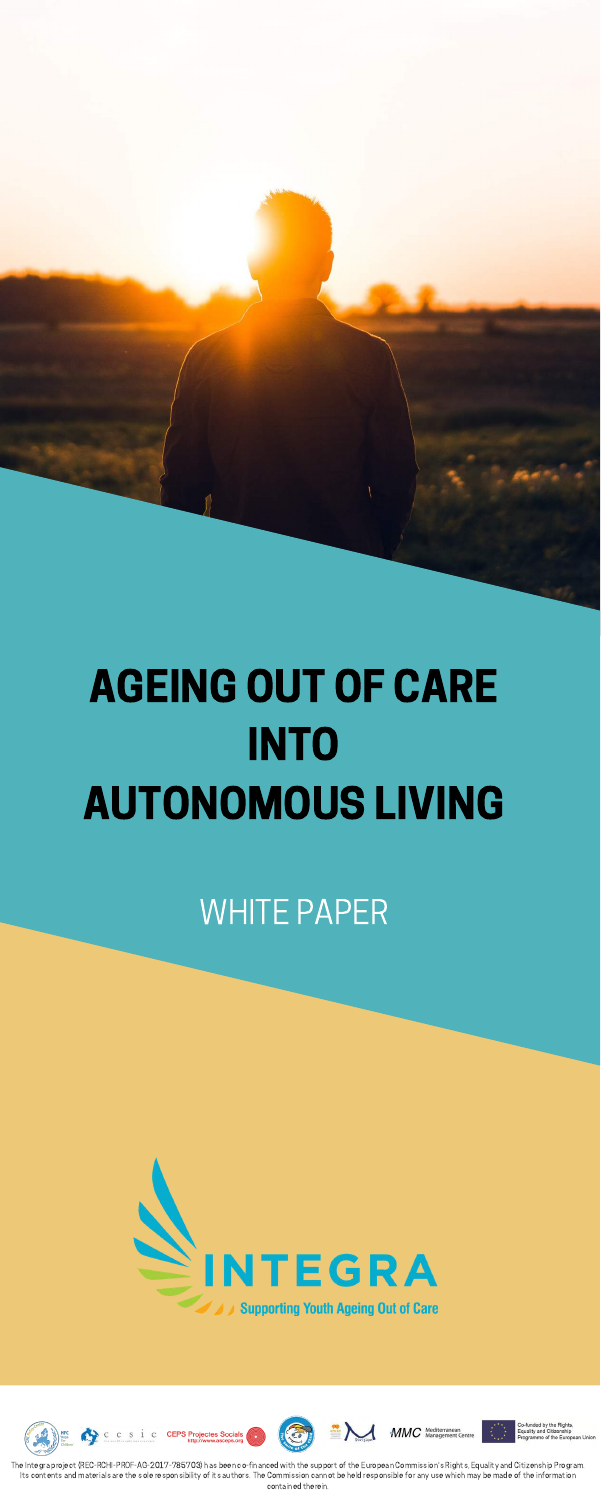

# INTEGRA PROJECT:

The project INTEGRA: Multidisciplinary Mentorship program to support the entrepreneurship of children in care and young care-leavers addresses the need to ease the social, cultural and economic integration of children ageing-out of care towards autonomous living, by equipping residential care professionals to successfully support the transition to autonomous living of young care leavers.

1. Train and empower caregivers working with children in care and young care leavers to become Leaving Care Mentors (LCM) through a Mentoring Integration Programme (MIP).

2. Create and develop a multi-agency Collaboration Continuum Network of interested stakeholders.

Designed within a holistic approach to full integration, the project aims to:

# 3. Build and support a Platform4Cooperation to

The practical tools and the network are envisioned to address expressed needs of children and professionals and to support the collaboration between national stakeholders and target groups, while prioritizing an individualized approach avoiding one-size-fits-all mechanisms to child-care in relation to diversity issues and policy.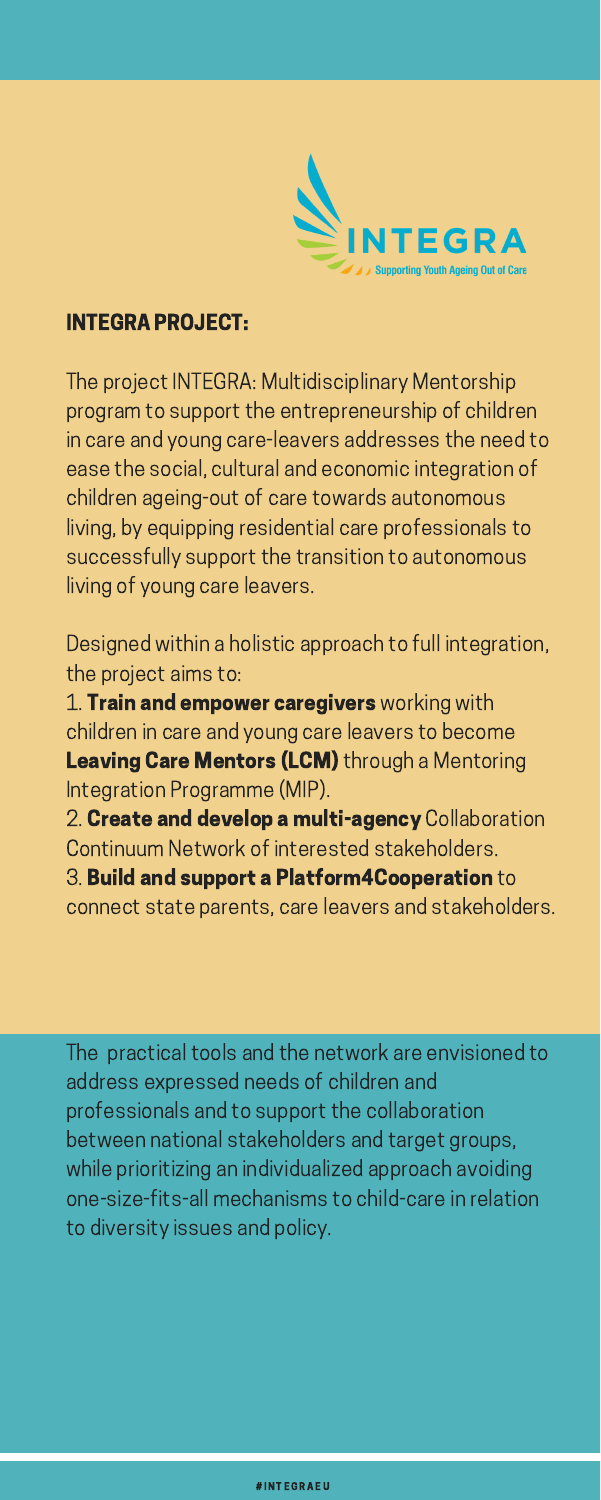# PARTNER ORGANISATIONS:

The participating organisations are "Hope For Children" CRC Policy Center (CY), Mediterranean Management Center (CY), CESIE (IT), Smile of the Child (GR), CEPS Projectes Socials (ES) and APCdP – Division M (PT). These specific southern EU countries, as increasing migration wave receivers of unaccompanied children, have been carefully chosen in order to create a front line of specialised professionals that will have the know-how and abilities to support the transition from state care towards autonomous living.



At the moment, none of the above-mentioned countries present formal structures or holistic strategies for the transition of children in care, except for a few initiatives

run by local NGOs.

Notable is the Personalized transition plan to adulthood implemented by Smile of the Child that aims to offer a multi-leveled support in the process of transition to autonomous living.

The plan starts one year before ageing out of care and covers the following areas accommodation, financial support, education, health care, bureaucracy and paperwork and psychological and emotional support, Nonetheless, according to experienced caregivers the plan, although it is an initiative with potential, lacks consistency indicators and sustainability vision.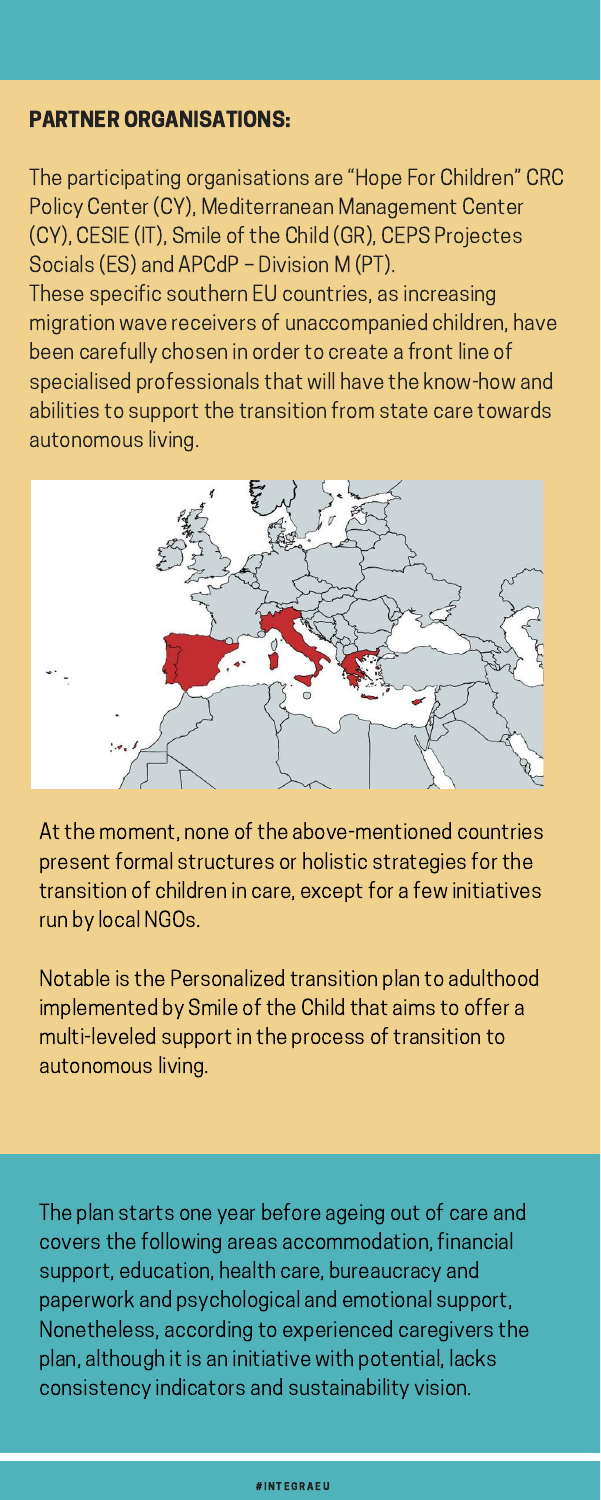Likewise noteworthy, in Italy, the Law no. 47 of 7 April 2017 ("Protection Measures for Unaccompanied Minors", (Zampa Law) established that each minor should be entitled to receive the assistance of a volunteer guardian or tutor that is trained according to a designed curriculum. In these respects, the law symbolizes the pioneering mentoring model in Italy for the assistance and support of unaccompanied children. The law in actions still proves that there is still need of support and creation of a connected mechanism of action. Additionally, across the mentioned countries, the observed residential care facilities implement sporadic activities to support an autonomous lifestyle among children in care. Nonetheless, the choice of the areas to invest in, the defined aims, the selected methodologies, activities and strategies, and the evaluation process (if any) rely solely on the local professionals' knowledge, skills and willingness.

The report consists of 5 main sections: (1) The purpose of the White Paper; (2) Inference method and procedures; (3) Children's Needs; (4) Professionals' Needs; (5) Suggestions and recommendations.

# STRUCTURE OF THE WHITE PAPER

# 1. The purpose of the White Paper, Ageing out of Care into Autonomous Living

The White Paper, Ageing out of Care into Autonomous Living presents and reviews the findings of the

ethnographic research in the framework of the INTEGRA project. The paper does not intend to promote a one size fits all approach to all country contexts that emerged from the national reports, but to give a bird's eye view to the common essential elements for a fruitful and autonomous living process, as a foundation for the Mentoring Integration Programme (MIP) under development by INTEGRA network partners. Within the context of the research findings, the White Paper aimed to ascertain a core of essential Pillars for **Autonomous Living** for young care leavers and essential **Capacity Building Pillars** for professionals connected to the ageing-out of care support and coordination. Each set of pillars offers details on the common view over the needed competences and the requested essential elements that would contribute to a sustainable transition.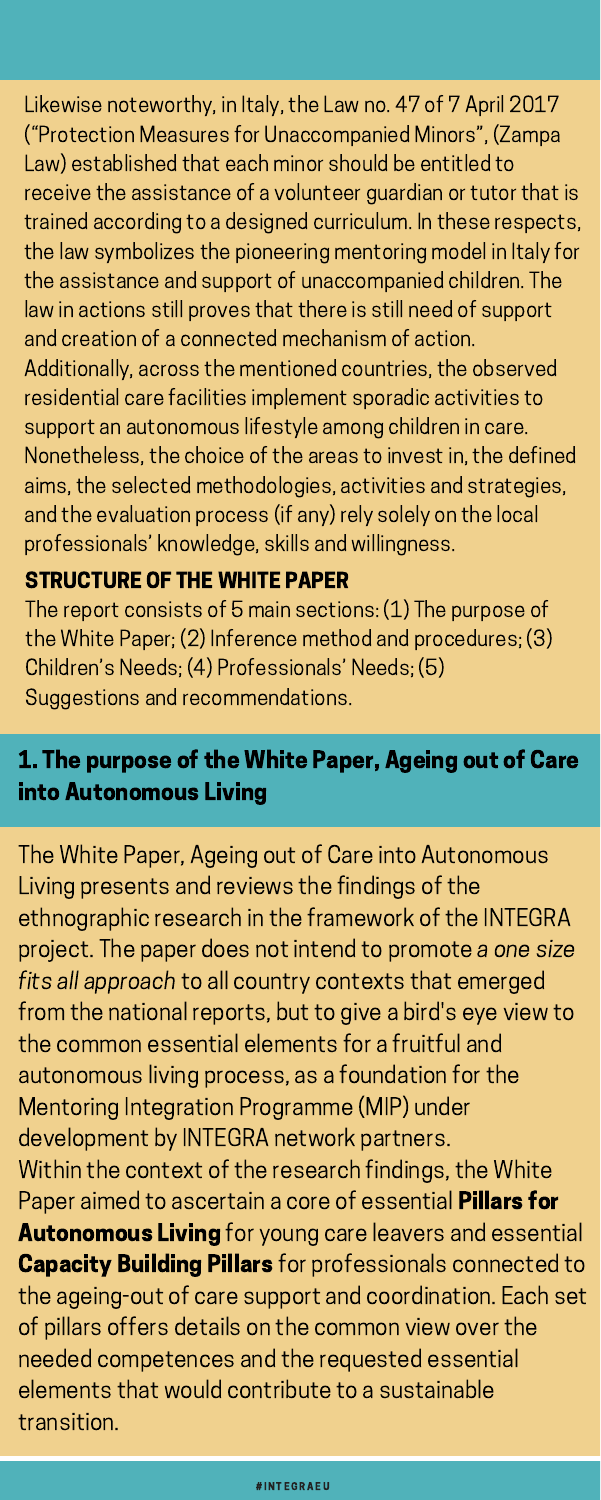The presented collections of Pillars among the selected EU southern countries Cyprus, Greece, Italy, Spain and Portugal, display particular characteristics on the identified needs of the children in care and young care leavers and the needs of the professionals. According to the described features, each Autonomy and Capacity Building Pillar was associated the desired key competences that have to be reinforced in order to address the initial expressed needs.

The White Paper is reflecting also the voices of the children in care as each ethnographic research in the 5 countries has organised 1 Children Consultancy Group according to the complete Lundy model of participation.

# 2. Inference method and procedure

# 3. Children's needs as Pillars for Autonomous Living



# "I feel a lot of missing in my life " 18 years old care leaver

The findings revealed evolving national needs and trends as well as topics and challenges that seem to have strong resonance among all 5 countries and consequently, most of the needs are to be tackled cooperatively.

# Overarching perspective:

The all-encompassing approach of addressing the expressed needs of the children in care is that everything is interconnected: for example, enrolling the children in the educational system connects them to a potential life-plan and practical skills, extends the formal and informal networks, all of which in turn offer opportunities and empowerment to seek psychological support and physical health care, find a job easier, participate in different educational activities or establish long lasting and healthy relationships.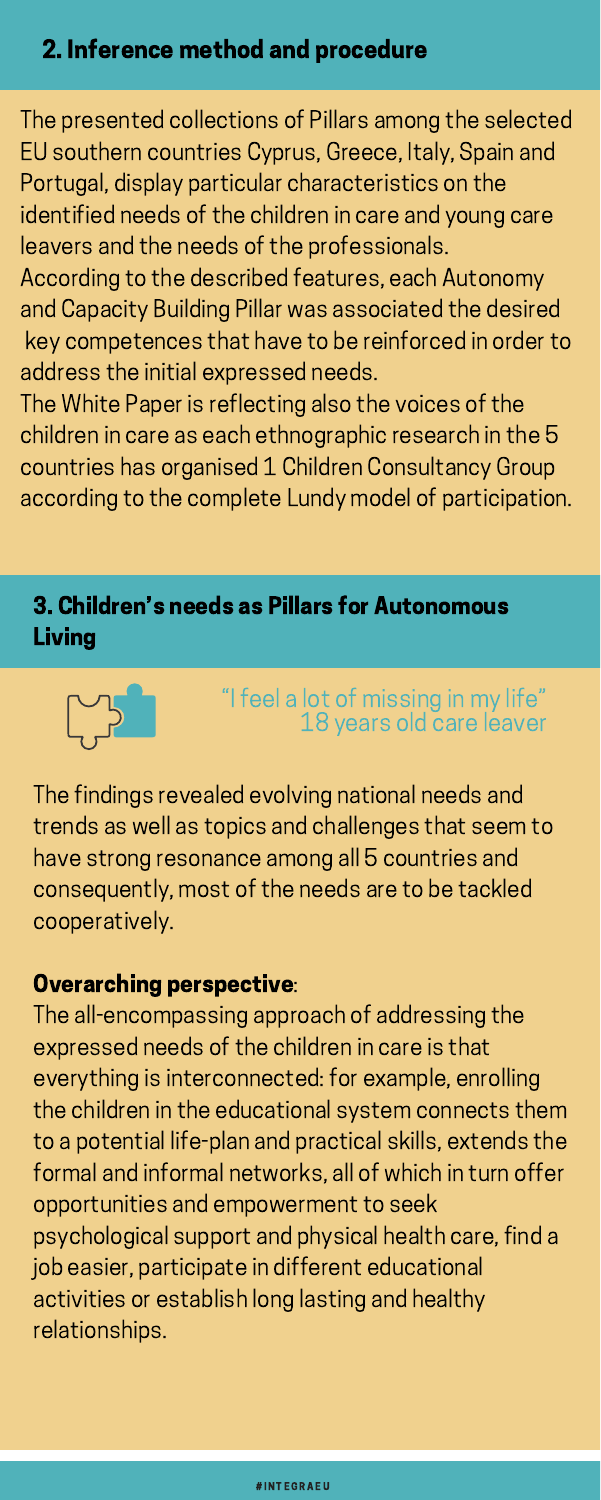According to the developers of Self-determination Theory, Deci and Ryan (2008) each human being has three essential needs:

Autonomy: the need for some control over their lives and to be in control of their own behavior;

**Competence:** the need to build competence and develop mastery over tasks that are important to them;

Relatedness (Connection): the need to have a sense of belonging and connectedness with others.

Analyzing the findings of the ethnographic research, all the recurring themes that emerged across national boundaries can be associated or integrated under one of the three essential needs mentioned above.

Breaking it down in specific segments, the holistic approach of Ageing out of Care into Autonomous Living is targeting:

The findings highlight the importance of:

1. designing a systematic, specialised and personalised multidisciplinary support for children in care from the age of 16;

2. Introducing national standards, based on specific/local/regional evidence-based guidelines;

3. Investing in mentoring approaches and capacity building for caregivers;

4. Developing alternative care systems that allow for a family/community setting;

5. Building on the existing, yet sporadic, good practices and evidence-based initiatives.

1. The need for a balance between a safe environment where the child receives a complete support on resilience, exercising rights and responsibilities, and developing their sense of self awareness and healthy ownership;

2. The strategy to address the fear and uncertainty of living independently and nourish responsible and forward projection attitudes and behaviours through a balanced support from a trustworthy reference figure/mentor;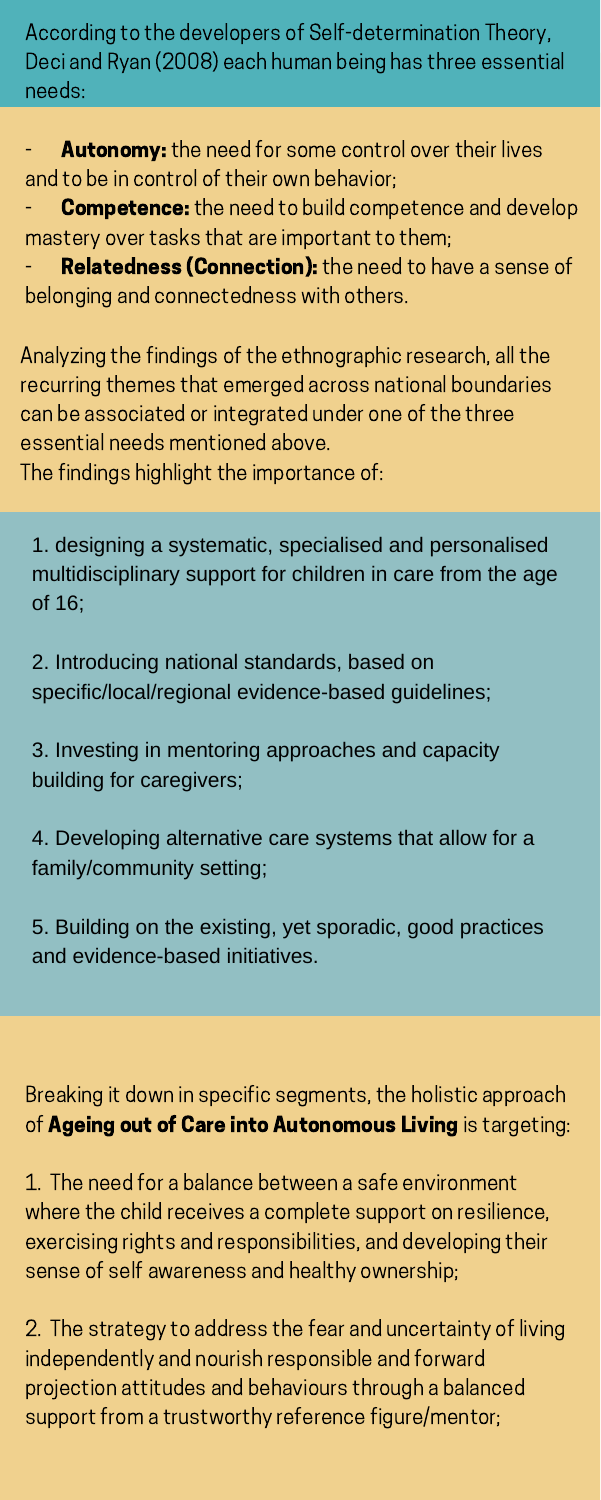3. Creating and immersing the child in real life experiences or semi-independent living while in care that could cultivate an entrepreneurial drive and motivation;

4. Supporting and connecting the child to strong, healthy informal and formal networks while in care in order to develop a naturally occurring multi-layered support system for the ageing out of care process;

5. Focusing on establishing trust relationships between children in care and post-care stakeholders to achieve a positive impact after the ageing out period;

6. The design of a gradual and systematic transition plan and offer support to care leavers until they are at least 21 years of age for a smoother but also more stable independent living into the local community.

# Autonomy

#### **Competence**

# Relatedness

Self-determination Theory, Deci and Ryan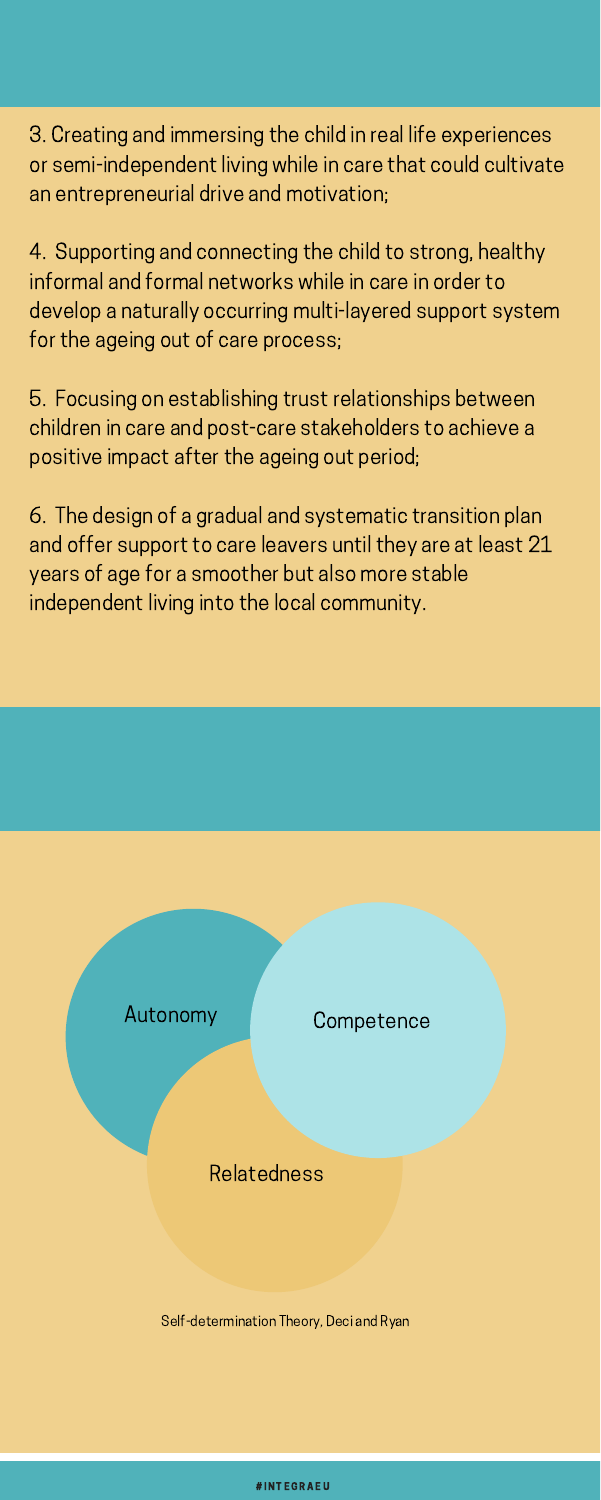Overall, the core pillars for **CHILDREN** transitioning out of care would involve needs related to:

**Education** Community participation Health Interpersonal relationship establishment Career and employment Financial/money management skills Self-determination and autonomy skills Bureaucracy / document / legislation interpretation **Housing** 

The frequency representation of key competencies related to the needs of the children

Each pillar is presented with associated competences and essential elements for optimal development and contribution to the transition process. Across the ethnographic research the list of key competences related to the Autonomy Pillars are:

# 1. Communication competences

2. Mathematical competence and basic competence in science and technology

- 3. Digital competence
- 4. Learning to learn
- 5. Social and civic competence
- 6. Sense of initiative & entrepreneurship
- 

7. Cultural awareness and expression

8. Transversal elements

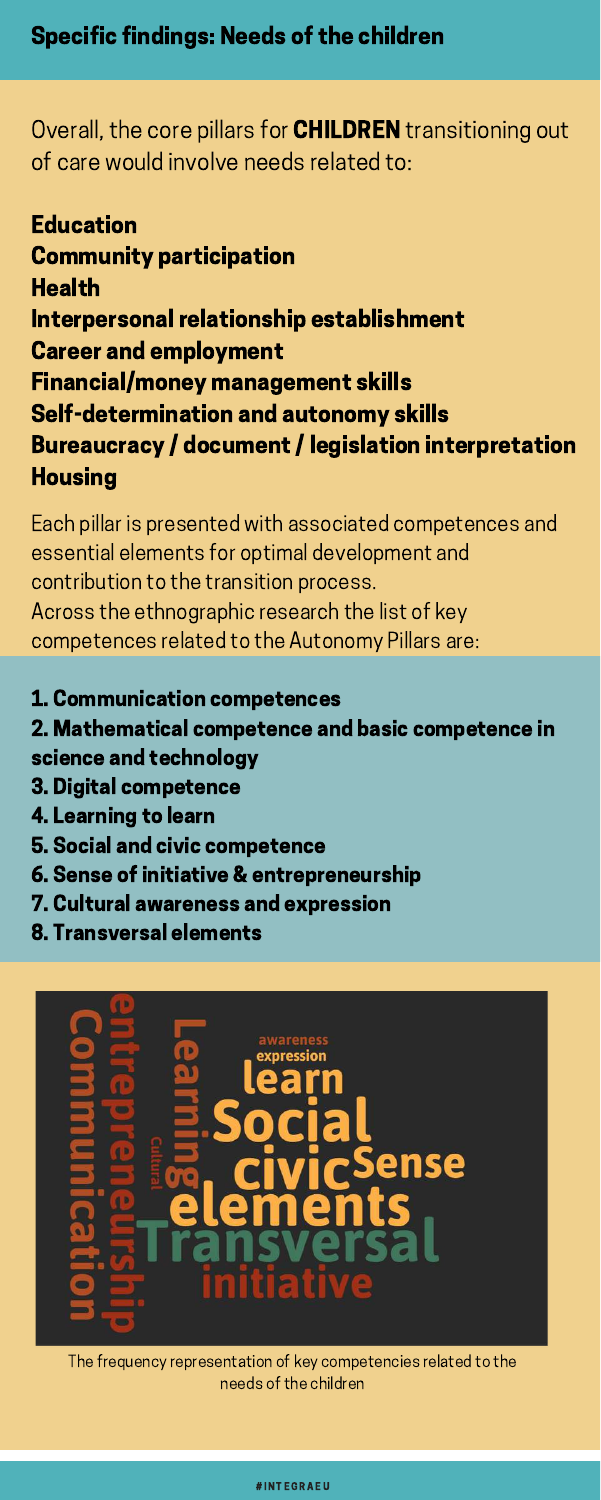# EDUCATION

The educational opportunities are valued when they connect the child with a life project, offer practical skills, promote knowledge and/or skills about learning to learn within a learning-by-doing approach. Interactive language lessons are essential for Cyprus, Greece, Italy and Spain.

# **COMMUNITY** PARTICIPATION



Transversal Elements Social &Civic Learning to Learn **Communication** Cultural Awareness & Expression

Community participation is valued when implemented within a holistic strategy with systematic support from professionals aiming to connect the children with local people, local and same background teenagers and post care stakeholders, leading to strong and positive informal and formal networks that prove to be sustainable.

#### INTERPERSONAL RELATIONSHIPS

Positive, health, adaptive and diverse interpersonal relationships are valued when promoting a sense of belonging that can last even after ageing out of care into adulthood. The one-to-one mentor approach is needed to develop social skills in Cyprus and Italy.

#### HEALTH



This pillar is essential when promoting and implementing a holistic approach for healthy physical, mental, emotional and social development, with consistent and supported psychological mechanisms that allow care leavers to know their rights and developing their life skill of getting the proper care when needed.



# PILLARS FOR AUTONOMOUS LIVING NEEDS OF THE CHILDREN

#### Transversal Elements

Sense of Initiative & Entrepreneurship

Learning to Learn

Communication

#### CAREER & EMPLOYMENT

This pillar is valued when including vocational guidance on job searching, internship opportunities, development of transversal elements and entrepreneurship, preparing for job interviews, and connecting with employers both in real life and on online platforms.

# Social & Civic

Sense of Initiative & Entrepreneurship

**Communication** 

#### Transversal Elements

Sense of Initiative & Entrepreneurship Social & Civic

**Communication** 

Transversal Elements Social & Civic Communication Sense of Initiative & Entrepreneurship Learning to Learn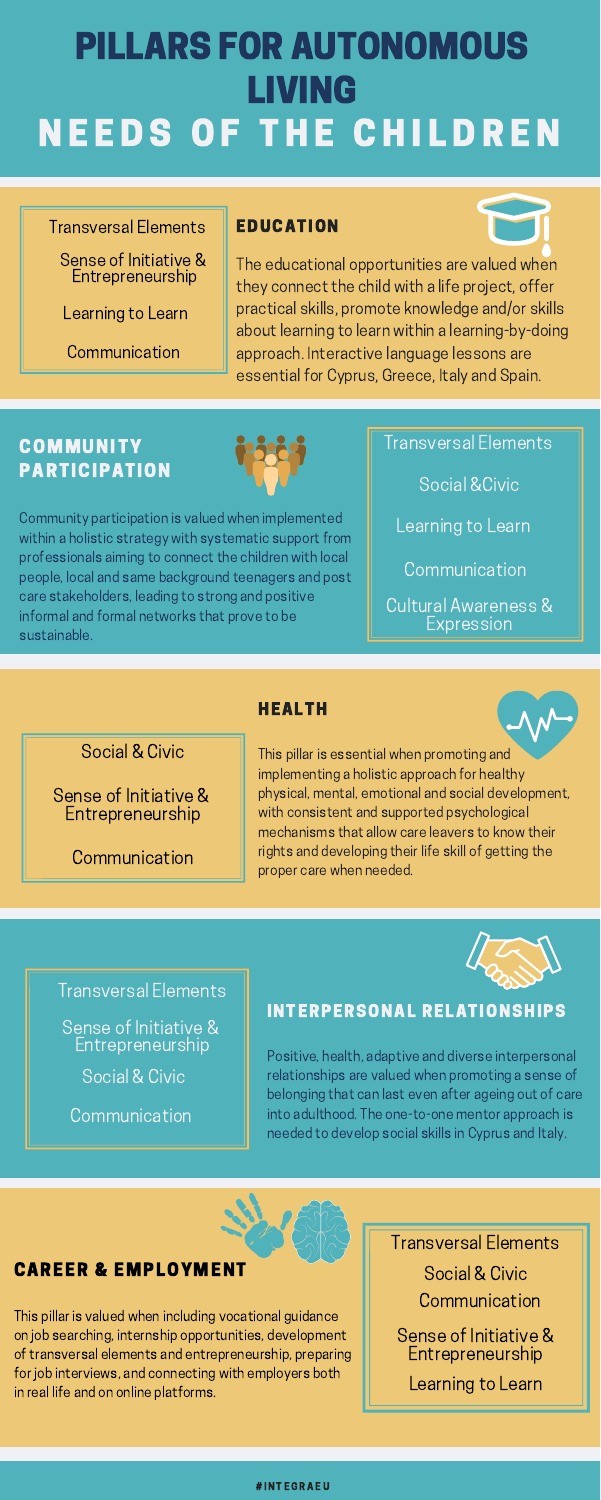Sense of Initiative & Entrepreneurship Learning to Learn Transversal Elements Social & Civic **Communication** 

#### **ERF Competences Frequency Needs of the Children**



### FINANCIAL MANAGEMENT SKILLS

This pillar is valued when promoting money managing skills for the daily life, learning about the importance of savings and long term value of certain things, and the regulations for paying rent, bills and taxes.

#### HOUSING



This pillar is essential within a participatory approach on the development of house seeking, house maintenance skills and communication with the landlord. Semiindependent living opportunities are highly recommended.

#### BUREAUCRACY

This pillar is valued when including participatory and practical activities, ongoing interpretation services and frequent informative meetings related to the social and legal status.





#### # INT EGR A EU

#### SELF-DETERMINATION

This pillar is valued when endorsing a participatory approach and simulation of real life experiences as a common practice, where the child receives personalized support, exercise his/her responsibilities thus developing a sense of healthy self-awareness and ownership.

#### AUTONOMY PILLARS **NEEDS OF THE CHILDREN**



Transversal Elements

Social & Civic

Learning to Learn

Sense of Initiative & Entrepreneurship

> Transversal Elements Social & Civic Learning to Learn

Sense of Initiative & Entrepreneurship

Learning to Learn

Transversal Elements

Social & Civic

The most frequent ERF competences that need to be developed or reinforced are transversal elements, social and civic competence, sense of initiative and entrepreneurship and learning to learn.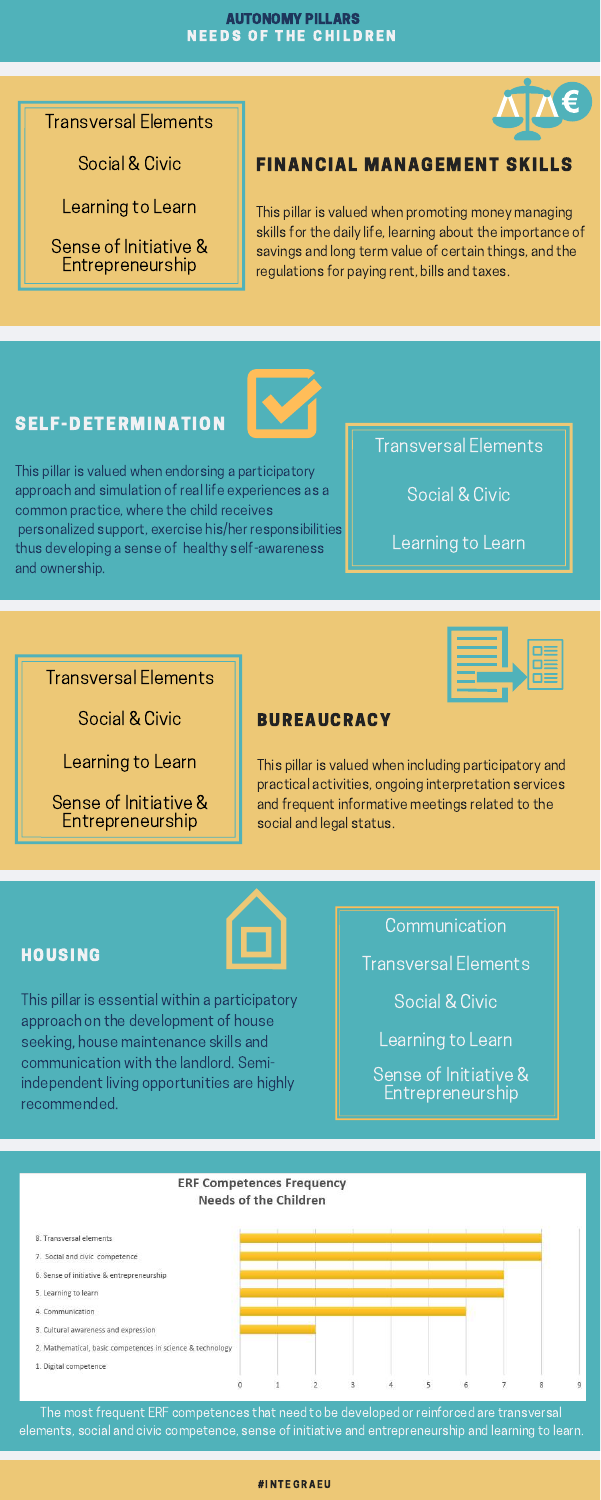

#### PILLARS FOR AUTONOMOUS LIVING NEEDS OF THE CHILDREN



# Autonomous Living

# process as a tree

As with all things in nature, growth, maturing and development happens organically over time with the right care and support. Seeing the Autonomous Living process as a tree, one can imagine each branch representing a developed competence, that will nourish the diversity of leaves symbolizing the desired pillars. An autonomous tree is a well-grown

rounded and connected tree.

The needed competences can be absorbed in different rhythms and incorporated in a daily practice through a tailor-made approach, which will reflect in the stability and sustainability of the pillars. The envisioned Leaving Care Mentor, therefore, being aware of all this complex system, becomes a gardener making the needed sustenance available at the right time for each child.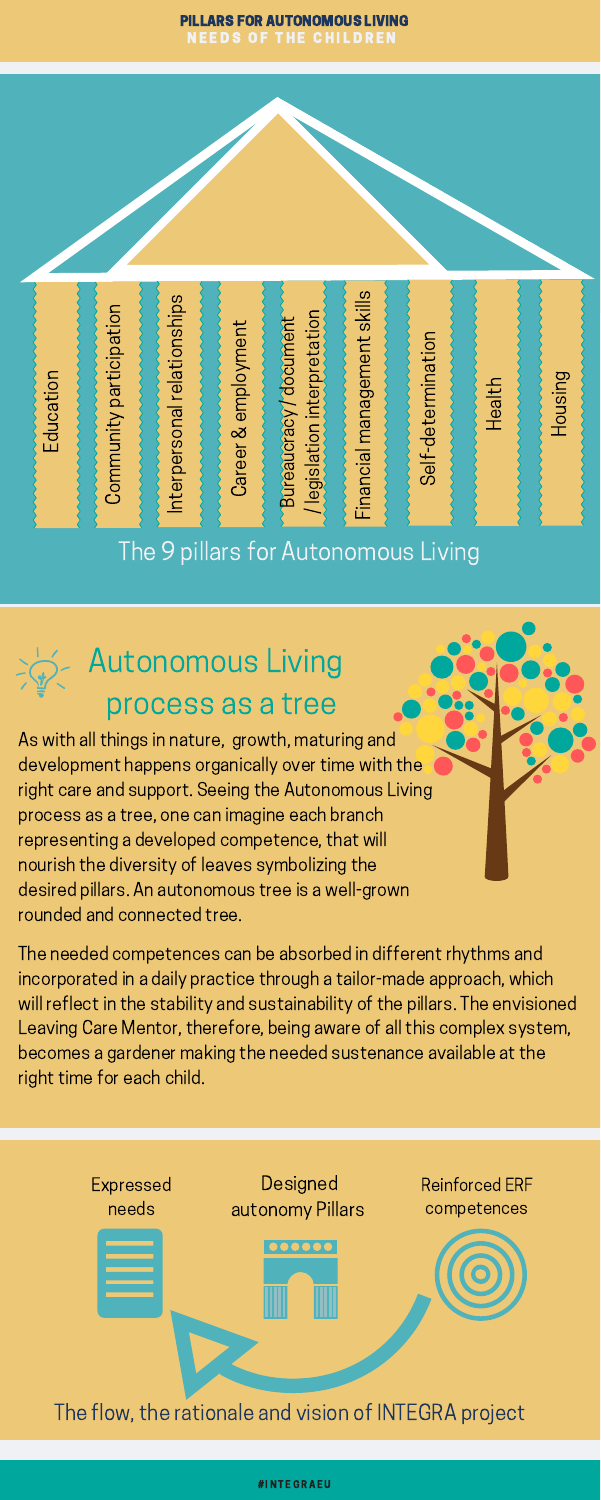# 4. Professionals' Needs as Capacity Building Pillars

The core pillars for PROFESSIONALS working with children in care and young care leavers involve needs related to:

**Overarching perspective:** Across the 5 countries, the common perspective and need is the creation of an active

Education promotion Cultural awareness diversity Health promotion Knowledge about teenagers' development Stakeholders network Financial management skills promotion Promotion of self-determination, learn how to learn and autonomy skills Knowledge about legislation Promotion of Housing seeking/maintenance skills Communication skills



and multi-layered network of actors with different roles in the ageing-out-of-care process. This network would follow a continuous collaboration framework that enables constant communication, maps needs collectively, and designs multidisciplinary responses.



The visual representation of key competences for Professionals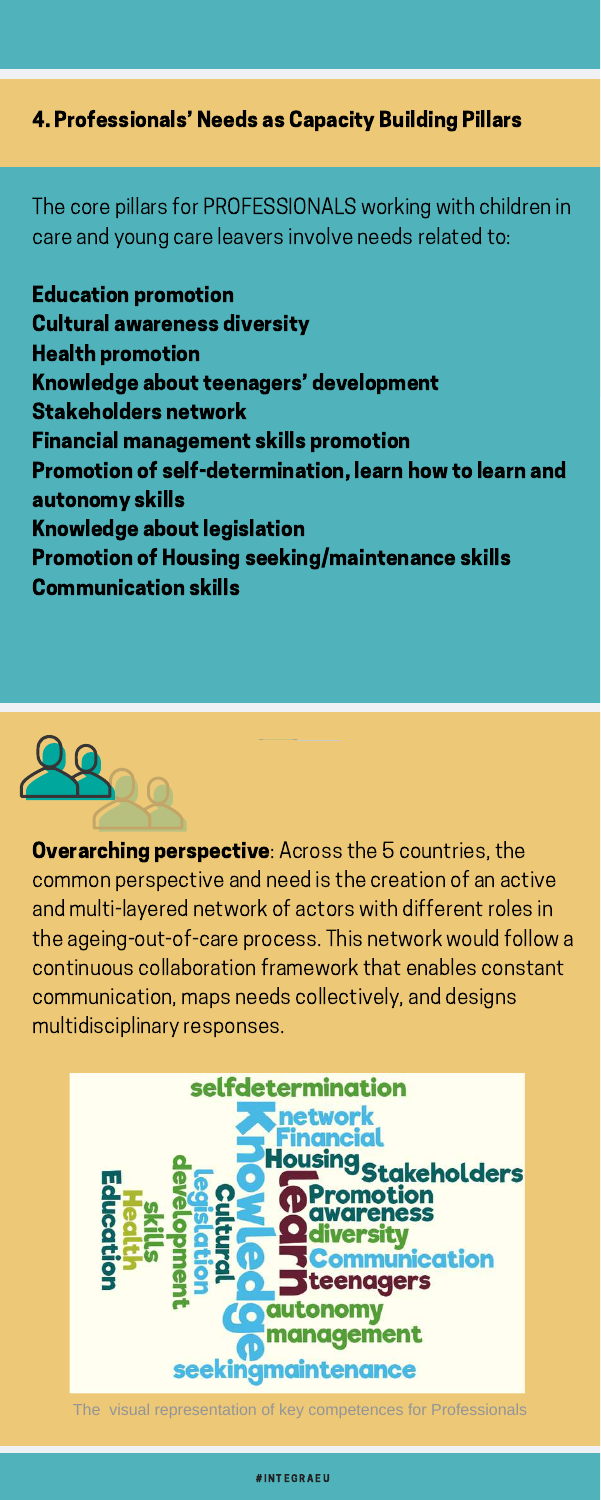# CAPACITY BUILDING PILLARS **NEEDS OF THE PROFESSIONALS**

#### EDUCATION PROMOTION

This pillar is valued when it involves training on the ability to lead educational and vocational trainings that help participants identify practical life projects and technical skills, and develop a personalised educational path. Knowledge of specific culture characteristics is highly recommended.

### HEALTH PROMOTION



Cultural Awareness & **Expression** 

This pillar is valued when includes training on understanding the mental health of children in care, promoting autonomy in health care, knowledge for hygiene rules and access to the healthcare system. Psychological support for professionals is highly recommended.

### Transversal Elements

Learning to Learn

Digital

Transversal Elements

Sense of Initiative & Entrepreneurship

#### Sense of Initiative & Entrepreneurship

# KNOWLEDGE ABOUT **TEENAGERS DEVELOPME**

Transversal Elements

Learning to Learn

Learning to Learn

Social & Civic

# STAKEHOLDER NETWORK

This pillar is valued when developing a tailor-made network-oriented mentality with post-care stakeholders, good collaboration among different actors and sensitized communities. An active, connected and acknowledged portal is highly recommended.

Sense of Initiative & Entrepreneurship

**Communication** 

# CULTURAL DIVERSITY AWARENESS



This pillar is valued when promoting a multicultural team, trainings on intercultural competencies as an intercultural mediator, initiatives that address cultural diversity awareness. For Cyprus, Greece and Spain special training regarding North African political and social aspects is needed.

Transversal Elements

Cultural Awareness & Expression

**Communication** 

This pillar is valued when promoting a broader multidisciplinary diagnosis considering multiple aspects (beyond the age factor as the cultural determinants) of the teenagers' development to better understand their needs. Special focus on nonregular development paths (e.g. cognitive issues, PST syndrome) is required.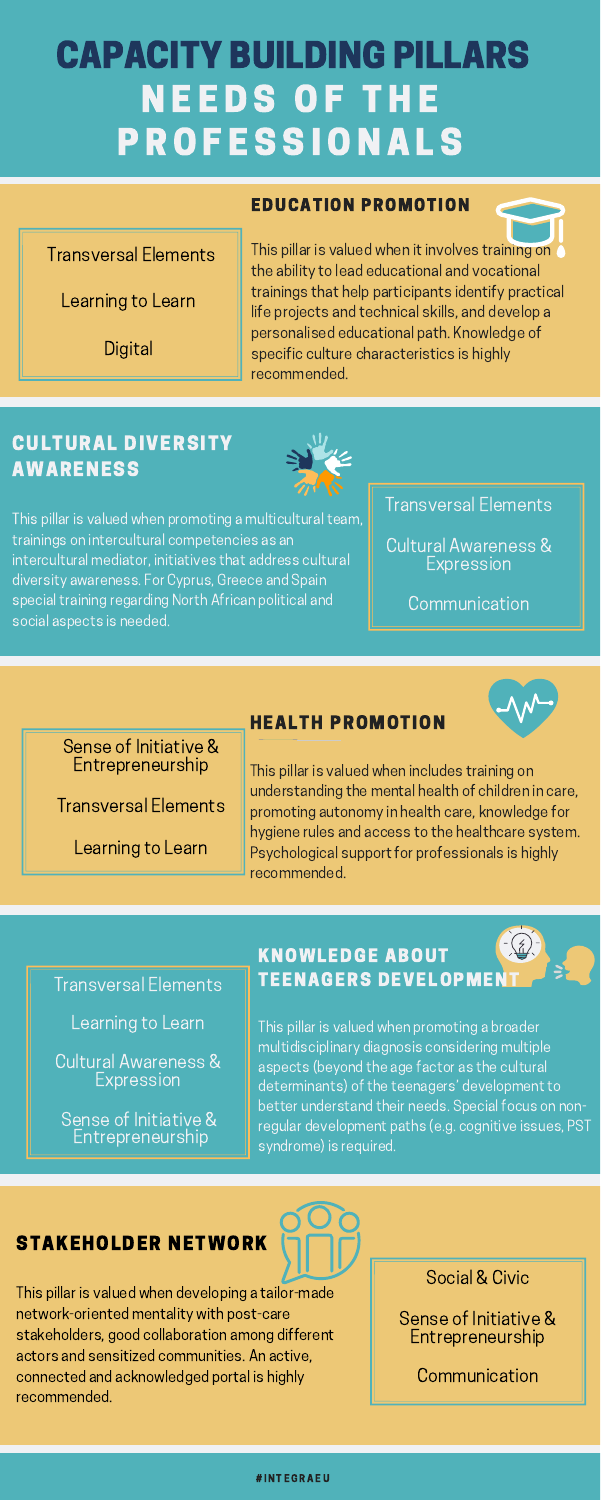# PROMOTION OF FINANCIAL MANAGEMENT

This pillar is valued when in a safe environment a learning by doing practice on management skills is promoted that allows space for mistakes and includes training and knowledge on technical strategies to promote efficient money management skills.

### PROMOTION OF HOUSING SEEKING & MAINTENANCE



This pillar is valued when a holistic and systematic framework for house maintenance activities is to be developed and applied as soon as the child enters the residential care system and increases responsibilities gradually until the ageing out period. House seeking skills are to be developed from the age of 16.

# KNOWLEDGE ABOUT LEGISLATION

This pillar is valued when entails training for legislation interpretation, guidance from governmental agencies and know-how to present specific legislation associated to the current legal status of the children in care. The goal is to minimize uncertainty and increase the feeling of participation.

# PROMOTION OF SELF-DETERMINATION



This pillar is valued for systematic approaches on evidence-based programmes or methodologies to diminish the passive status of the children in care and increase their sense of control over their care and life.

Social & Civic

Sense of Initiative & Entrepreneurship

Transversal Elements

Learning to Learn

Sense of Initiative & Entrepreneurship

Transversal Elements

Learning to Learn

Transversal Elements

Digital

Communication

#### Social & Civic

Sense of Initiative & Entrepreneurship

Transversal Elements

#### COMMUNICATION



This pillar is valued when creating an honest space of communication with children, and includes training for professionals on oral expression, specifically on positive/assertive oral communication with vulnerable groups.



Transversal Elements

Social & Civic

Learning to Learn

Cultural Awareness & Expression

**Communication** 

For more national themes and nuances please see National Reports available at www.integra.uncrcpc.org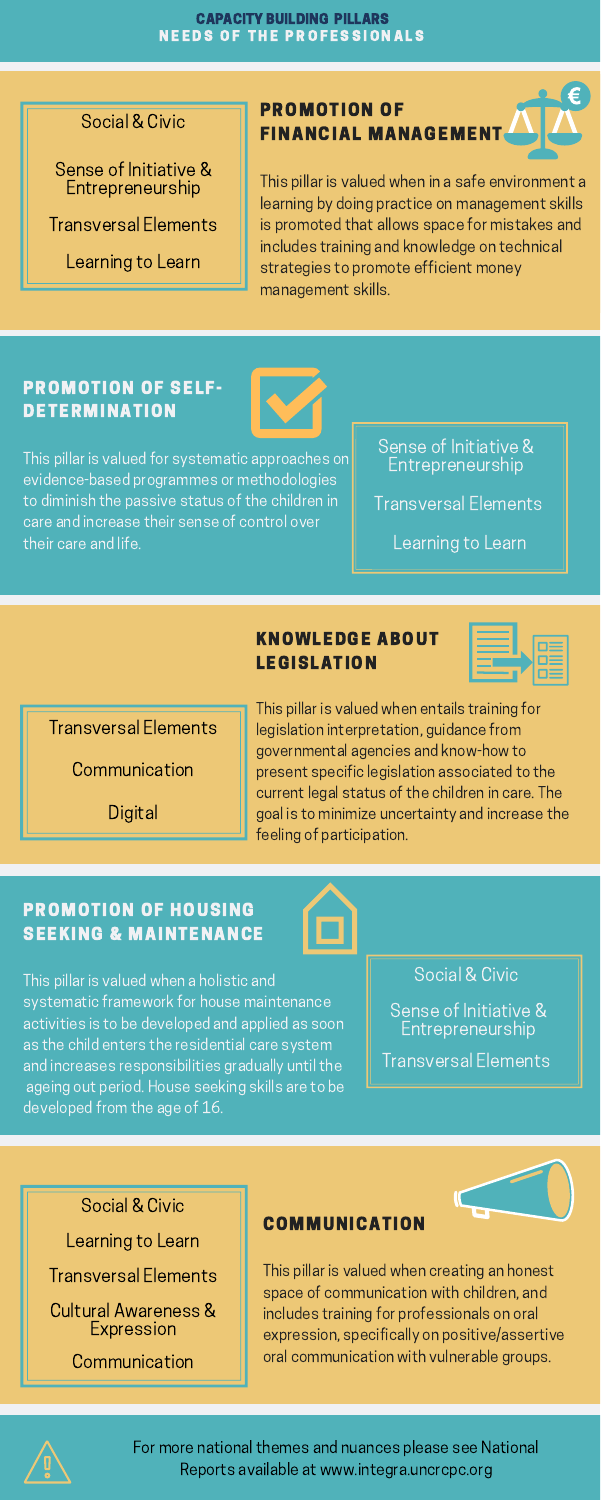# 5. Recommendations for a comprehensive and inclusive transition into autonomous living

Each child has a different story and background and, thus, expresses different needs and challenges. Moreover, the time they spend at the reception centres varies, therefore their preparation has to be tailor-made for a specific path. These guidelines are indicative for a plan towards an optimal transition into autonomous adulthood.

1. Building a relationship before planning: The most comprehensive transition plan will fail without an informed and trust-based relation between caregiver and child.

2. Guiding Supportive Figure: Train and empower the caregiver as Leaving Care Mentor, who is the professional safe attachment figure that has the knowledge and the abilities to guide and connect the care leavers towards an independent and active life.

3. Personalised approach and avoiding one-size-fits-all approach: The mentors need to support the children in a personalised approach, design a tailor-made plan for each

child according to their personal needs and dreams. Any specific services should also follow the same approach.

4. Smooth and gradual transition out of care place into adulthood: Providing integrated models of support that could start as soon as a child enters the residential care and are provided through a stable, continuous relationship with the child where the transition plan is adjustable according to the time in the care centre.

5. **The transition plan should include a personal life project:** The transition plan should always involve the development of a life project that is connected to their strongest passion and interests.